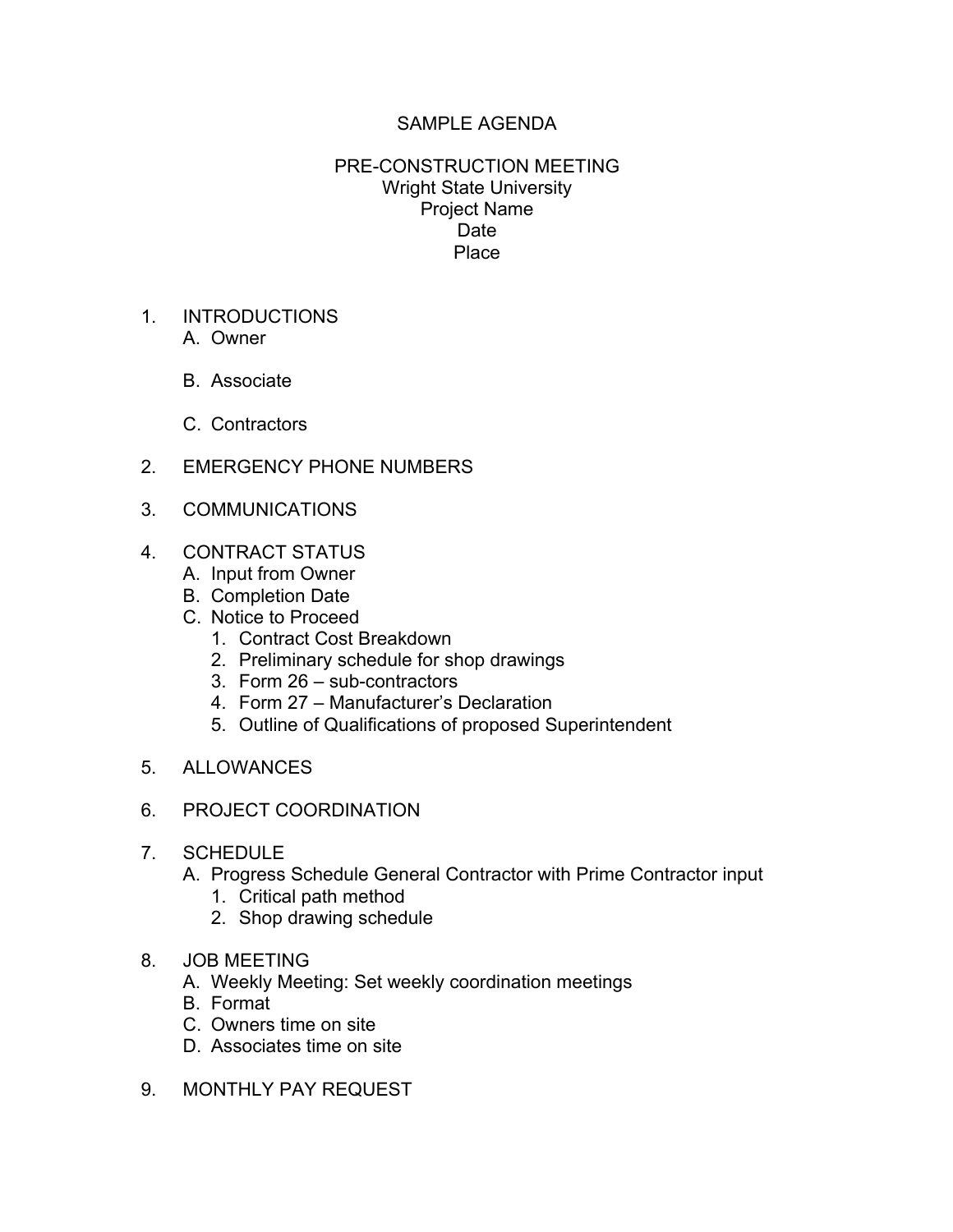- A. Modified University Form
- B. Number of copies
	- 1. 2 to WSU original +1
- C. Monthly payroll reports and affidavit
- 10. SHOP DRAWINGS
	- A. Number of copies
		- 1. Associate 2
		- 2. Wright State University 2
		- 3. Contractors \_\_\_\_
- 11. CHANGE ORDERS/BULLETINS
	- A. Bulletins
		- 1. Issued for pricing only, does not authorize change in contract
		- 2. 1 to 2 weeks for pricing
	- B. Change Orders Approved by Owner and Associate
- 12. CONTRACTOR RESPONSIBILITIES
- 13. TEMPORARY FACILITIES
- 14. STORAGE OF MATERIALS A. No deliveries will be received by Owner for Contractor
- 15. PARKING/SITE ACCESS
	- A. Review parking for contractors with owner
	- B. Review access to project site, all deliveries, heavy traffic, etc. enter at Colonel Glenn and university Boulevard
	- C. Maintenance of traffic
- 16. EMPLOYEES
- 17. OWNER PROJECT RULES A. Key Request Form
- 18. SECIRITY, FIRE PROTECTION AND SAFETY
	- A. Visitors
	- B. Hard Hat Project
	- C. Campus police phone number
	- D. Hot Work Permit
	- E. Asbestos Procedures
	- F. Other
- 19. BUILDING PERMIT
	- A. State approved plans kept on site